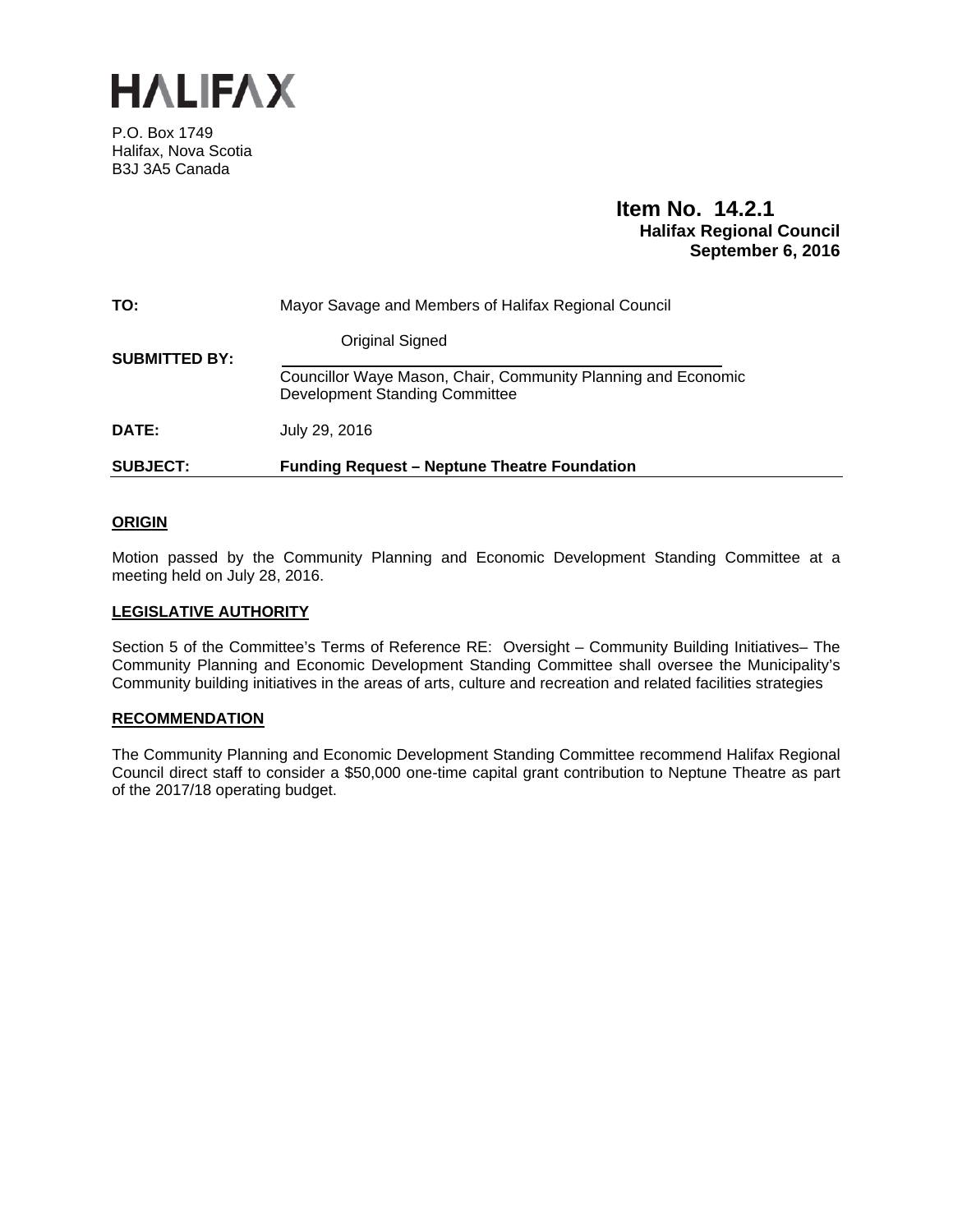## **BACKGROUND**

A staff report was submitted and considered at the June 16, 2016 Community Planning and Economic Development Standing Committee. It was deferred to the July 28, 2016 meeting to enable representatives of Neptune Theatre an opportunity to review the report and provide any feedback if they wished.

### **DISCUSSION**

Staff was in contact with representatives of Neptune Theatre prior to the July 28, 2016 meeting and the representatives expressed no concern with staff's recommendation.

The Committee endorsed the staff recommendation as noted.

#### **FINANCIAL IMPLICATIONS**

The attached staff report addresses financial implications.

#### **RISK CONSIDERATION**

The attached staff report addresses risk considerations.

#### **COMMUNITY ENGAGEMENT**

The Community Planning and Economic Development Standing Committee is a Committee of Regional Council comprised of six Councillors. The meetings are open to the public and the Committee's agendas, minutes, and reports can be viewed at Halifax.ca.

### **ENVIRONMENTAL IMPLICATIONS**

None.

### **ALTERNATIVES**

The Committee did not provide alternatives.

### **ATTACHMENTS**

Attachment 1: Staff report dated June 8, 2016.

A copy of this report can be obtained online at http://www.halifax.ca/council/agendasc/cagenda.php then choose the appropriate meeting date, or by contacting the Office of the Municipal Clerk at 902.490.4210, or Fax 902.490.4208.

Report Prepared by: Sheilagh Edmonds, Legislative Assistant, Municipal Clerk's Office 902.490.6520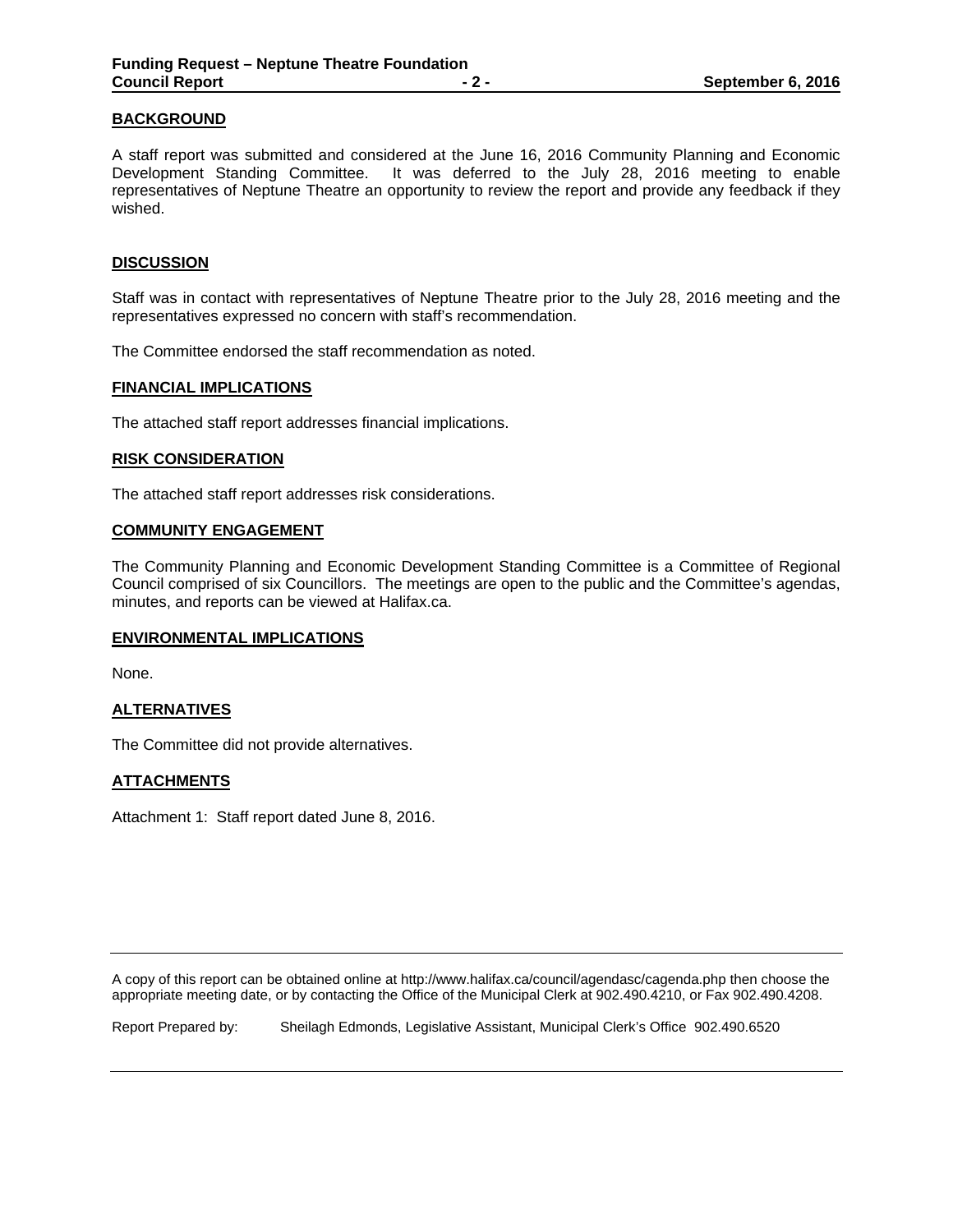# **ATTACHMENT 1**



P.O. Box 1749 Halifax, Nova Scotia B3J 3A5 Canada

### **Item No. Community Planning and Economic Development June 16, 2016**

| TO:                  | Chair and Members of Community Planning and Economic Development<br><b>Standing Committee</b> |  |
|----------------------|-----------------------------------------------------------------------------------------------|--|
| <b>SUBMITTED BY:</b> | Original Signed by:                                                                           |  |
|                      | Brad Anguish, Director, Parks and Recreation                                                  |  |
| DATE:                | June 8, 2016                                                                                  |  |
| <b>SUBJECT:</b>      | <b>Funding Request - Neptune Theatre Foundation</b>                                           |  |

## **ORIGIN**

February 18, 2016 Community Planning and Economic Development Standing Committee motion:

MOVED by Councillor Watts, seconded by Councillor Nicoll that Community Planning & Economic Development Standing committee Request a staff report on the one-time request for a capital contribution of \$100,000 for Neptune Theatre.

### **Motion Put and Passed Unanimously**

### **LEGISLATIVE AUTHORITY**

*Halifax Regional Municipality Charter* Section 79 (1) (av) (v) Halifax Regional Council may expend money required by the Municipality for…(av) a grant or contribution to …(v) any charitable, nursing, medical, athletic, educational, environmental, cultural, community, fraternal, recreational, religious, sporting or social organization within the Province.

### **RECOMMENDATION**

It is recommended that Community Planning and Economic Development (CPED) Standing Committee recommend that Halifax Regional Council direct staff to consider a \$50,000 one-time capital grant contribution to Neptune Theatre as part of the 2017/18 operating budget .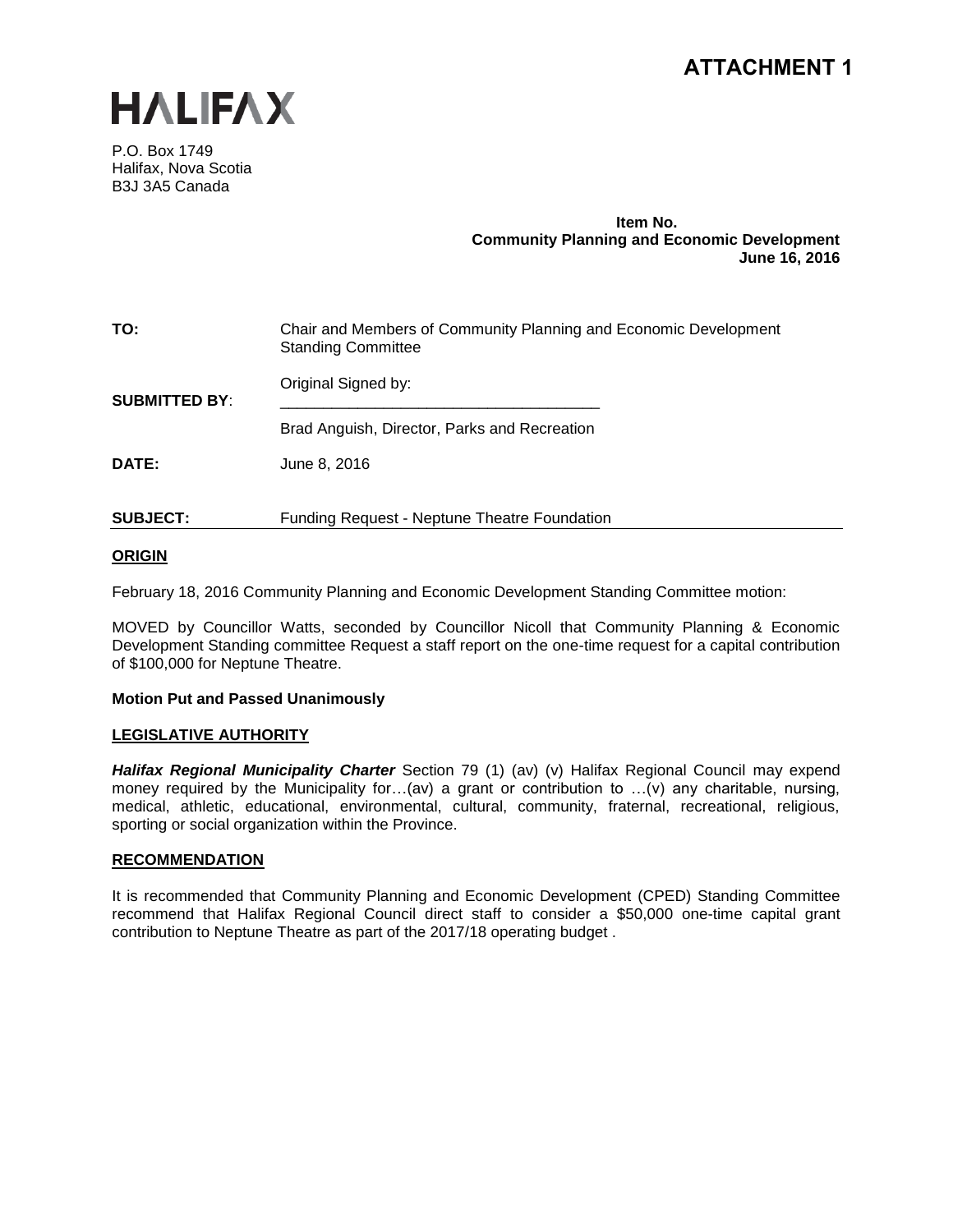## **BACKGROUND**

The Neptune Theatre Foundation is a registered not-for-profit organization with charitable status. Founded in 1963, the professional theatre company is governed by a volunteer Board of Directors and administered by a professional staff. Neptune Theatre Foundation has owned and operated the theatre located at 1593 Argyle Street since 1997. Since that time, the 56,000 square foot theatre has hosted more than 300 productions in the 479-seat Fountain Hall Main Stage and the 200-seat Scotiabank Studio. In addition to its role as a presenter, the theatre serves as a developmental partner with a range of smaller-scale, local theatre organizations each year and offers less-than cost access to space for rehearsals and productions to community groups. In 2013-2014, the operating budget of Neptune Theatre was \$5.3 million. Neptune Theatre Foundation receives funding from a variety of sources to support its operations, including: Canada Council of the Arts, provincial government, federal government and private sponsors.

HRM has also provided funding and support to Neptune Theatre including:

- 100% property tax exemption since 2001;
- \$20,000 awarded annually from 2007-2013 from the Community Grants Program;
- \$10,000 toward roof maintenance in 2014 from the Community Grants Program; and
- \$40,000 for operating assistance in 2014/2015 & 2015/2016 Interim Professional Arts Grant Program.

On January 16, 2016 Neptune Theatre submitted a request for \$100,000 of support from HRM to undertake major capital improvements for the continued sustainability of their operation (Attachment A). Subsequently, at the February 18, 2016 meeting, CPED requested a staff report on the one-time capital request.

## **DISCUSSION**

Through Neptune Theatre's 2010-2013 strategic planning process, the need for major capital improvements was identified. Neptune identifies technical upgrades and renovations to "increase our capacity to serve the needs of our audience and the cultural community." The \$3.6 million project proposed to begin in June 2016 includes the following elements:

- Technical upgrades: lighting, sound and new stage surface and theatre lift below the stage;
- Improvements to lobbies (new carpet, paint);
- Creation of a new 100-person reception and hospitality area;
- New seating; and
- New signage and monitors.

To finance the project, nearly \$1.1 million of the renovation budget has been secured through public sector contributions. On March 16, 2016, the Federal government announced a \$945,138 contribution over two years from the Canada Cultural Spaces Fund. The fund supports the improvement of physical conditions for artistic creativity and innovation. The Province of Nova Scotia has also committed \$100,000 to the renovation project on top of the \$240,000 annual operational funding they commit to the organization.

Neptune Theatre has also leveraged other revenue sources. The Neptune Endowment Fund launched in 2012 through support of individual donors and Canadian Heritage has now grown to more than \$2.2 million. Neptune has also confirmed a \$500,000 donation from a major patron contribution, and indicated they have been working with major corporate sponsor to secure multi-year contributions. In the spring of 2016 Neptune will launch a community-based seat sale campaign and solicit individual donations through a multi-media campaign.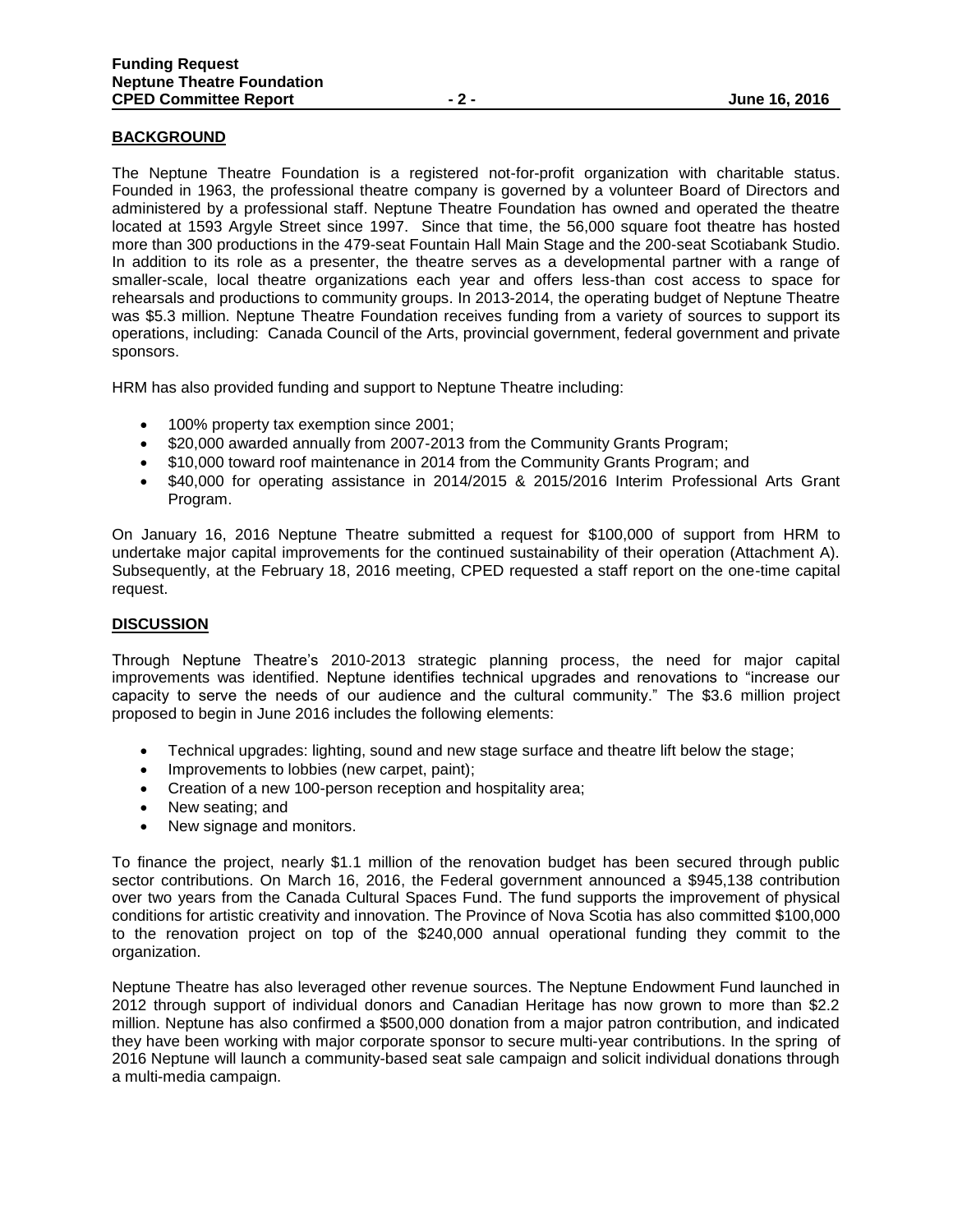### **HRM Contributions**

Currently, HRM does not have a grant funding program that could accommodate the level and type of funding requested by Neptune Theatre. As part of the work on the Auditor General's report on Grants and Donations, staff is currently reviewing the overall granting policy. In the interim, Regional Council is still able to consider requests on a case by case basis as the *HRM Charter* permits Regional Council to provide a grant or contribution to a variety of charitable organizations including community and recreational organizations.

There are two HRM Grants Programs through which Neptune Theatre can currently access funding**.**  HRM's *Community Grants Program* provides program grants in the amount of \$5,000 and capital grants in the amount of \$25,000. In 2014, the *Interim Professional Arts Program* was created in relation to increasing levels of municipal arts funding to national averages. The grant supports general and ongoing operational capacity of professional arts organizations in the Municipality. Within the operational assistance stream, Neptune Theatre is currently defined as an anchor organization (with annual operating budget over \$3 million) and is eligible for up to a maximum of \$50,000.

In addition, since 2001, Neptune Theatre has received 100% tax exemption through the *Tax Relief for Non-Profit Organizations Program*. Annual property tax can be expected to further increase if the \$3.6 million renovations are realized. Should Regional Council continue to provide full tax exemption to Neptune Theatre, HRM would shoulder property tax increases.

| <b>HRM Funding Contribution Summary</b>                 | 2013/2014   | 2014/2015 | 2015/2016           |  |
|---------------------------------------------------------|-------------|-----------|---------------------|--|
| Tax Relief for Non-Profit Organization Program          | \$452,840   | \$431,858 | \$454,000           |  |
| <b>Community Grants Program</b>                         | \$20,000    | \$10,000  | \$0 (did not apply) |  |
| Interim Professional Arts Grant Program                 | $n/a^*$     | \$40,000  | \$40,000            |  |
| <b>Yearly Totals</b>                                    | \$472,840   | \$481,858 | \$494,000           |  |
| Total HRM Funding 2013-2015                             | \$1,448.698 |           |                     |  |
| * Interim Professional Arts Grant Program began in 2014 |             |           |                     |  |

A summary of the HRM contributions to Neptune Theatre are outlined in the following table:

#### **Neptune Theatre and HRM Alignment**

Neptune Theatre has an established track record that enhances the region's cultural and artistic reputation. Now in its 55th season, the Theatre employs 400 people and is estimated to contribute \$7 million to the local economy every year. Neptune Theatre 2015 Economic Impact Study highlights that: based on an average ticket price of \$41, for every dollar of ticket revenue Neptune takes in, another dollar is spent in the local area on a variety of goods and services that patrons consume relating to Neptune attendance. These spin offs include spending in restaurants, transportation, accommodation, retail and other. With a total of 72,958 attendees in the 2013-2014 season, there was an estimated \$5.9 million of Neptune-related purchases of goods and services. Neptune Theatre's ability to stimulate spending aids in business recruitment and retention and, in turn, helps achieve a vibrant regional centre.

Neptune Theatre's impact on the downtown core and surrounding area is aligned with HRMs 2011-2016 Economic Strategy goal of building a vibrant and attractive regional centre. The Strategy outlines a means to increase the public perception of downtown vibrancy is to "celebrate and enable a rich variety of cultural and creative opportunities in the regional centre." One of the corresponding actions is the increase of public investment and funding for cultural institutions programs and public gathering spaces. The Strategy does not address recommended levels of increased investment.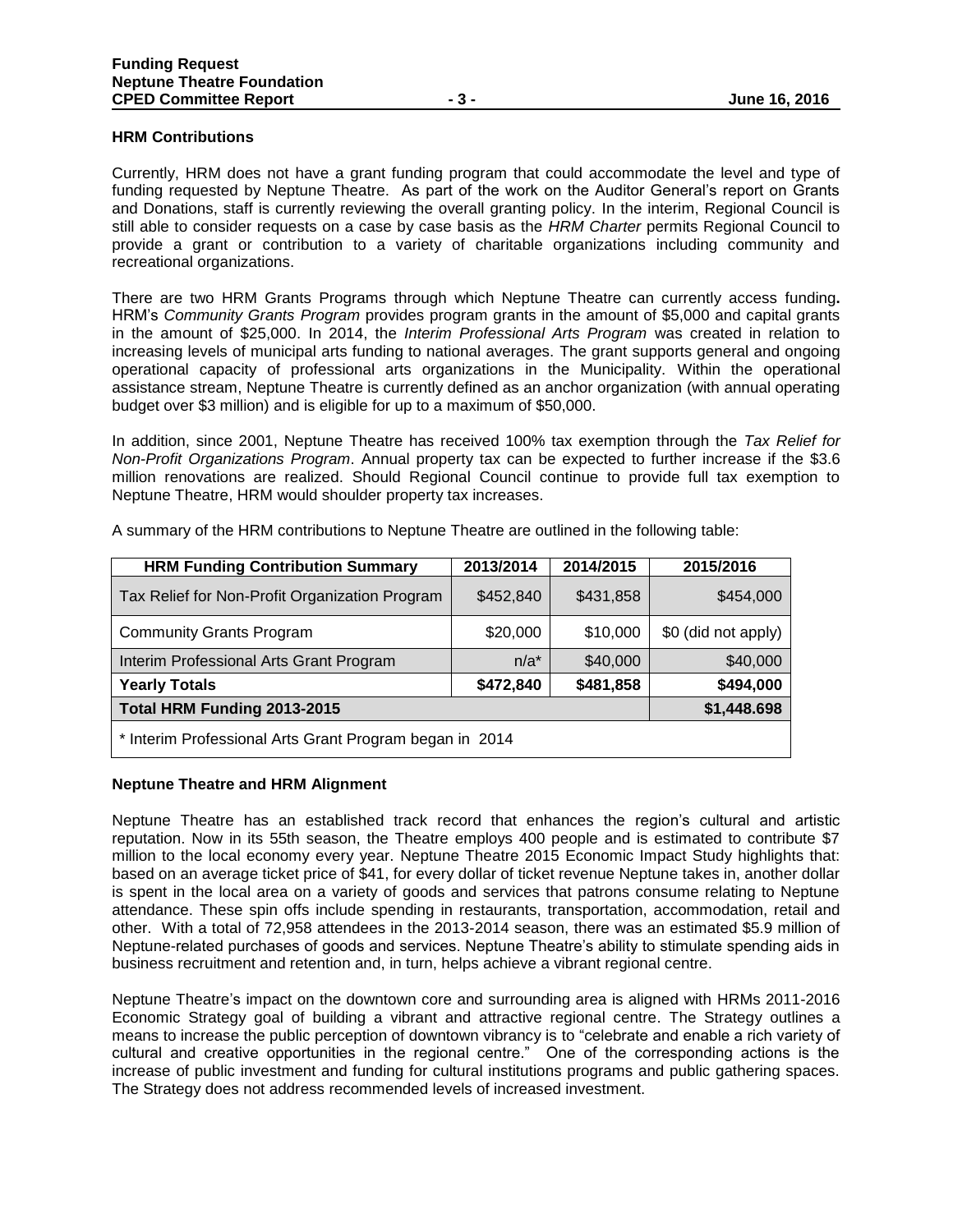## **Assessment of Request**

The *Interim Professional Arts Program* introduced in 2014 does represent an additional \$50,000 in available funding resources for Neptune. Despite this increase in public funding, staff recognizes the significant financial challenges for a non-profit to finance a \$3.6 million capital project, and acknowledges the potential municipal benefit in maintained or increased economic spin off.

With 60 per cent of Neptune Theatre's revenues directly linked to ticket sales, they maintain "keeping our visitor experience at the best level possible is essential to Neptune's sustainability." Given the ongoing revitalization of the downtown core, Neptune Theatre identifies now as a compelling time to improve the facility to increase capacity and encourage further investment from the community.

Funding was allocated in HRM's 2016/17 operating budget for both the *Community Grants Program* and the *Interim Professional Arts Program,* both of which Neptune Theatre would be eligible to apply for. In addition, it is expected that Neptune Theatre would apply for tax exemption for 2016/17. At the May 10, 2016 meeting, Regional Council approved Community Grant awards but did not allocate funding to Neptune Theatre. Regional Council decisions on applications for Interim Professional Arts grants and tax exemption are expected in the coming months.

In order to appropriately assess the request for a one-time capital grant, staff recommends that Regional Council considers HRM's investment in Neptune Theatre to date and their current access to available grants as well as their potential to drive significant economic impact for the municipality. With this balance in mind, it is recommended that HRM consider providing Neptune Theatre with a one-time \$50,000 capital grant contribution in the 2017/18 fiscal year. This amount, combined with a potential \$50,000 Interim Professional Arts Program grant would provide an approximate \$100,000 total grant in 2017/18. The recommended amount of a capital grant contribution would be reasonable and relative considering funding provided by other levels of government and HRM's current investment in Neptune Theatre.

No funding was allocated that would be available for consideration of a separate one-time capital grant. As a result, should Regional Council want to consider the request during the 2016/17 fiscal year, it would require a subsequent report to the Audit & Finance Standing Committee for consideration of a funding source as an unbudgeted, in-year request, Therefore, it is recommended that Regional Council consider the funding request for inclusion in the 2017/18 budget.

#### **Summary**

Neptune Theatre is a community owned and operated facility and has demonstrated a longstanding benefit and commitment to HRM. As a result, HRM has made a significant investment to Neptune Theatre to date through available grants and property tax relief. HRM also acknowledges that Neptune Theatre, in addition to being a main player in the arts, is also a driver of community engagement. These community and economic spinoffs of Neptune's thriving presence help HRM achieve its goal of a vibrant and attractive regional centre.

Assessing a one-time capital grant, staff recommends that Regional Council considers HRM's investment in Neptune Theatre to date and their current access to available grants as well as their potential to drive significant economic impact for the municipality. With this balance in mind, and the recognition that Neptune Theatre is eligible for the Interim Professional Arts Program up to a maximum of \$50,000, it is recommended that HRM provide Neptune Theatre with a one-time \$50,000 capital grant in the 2017/18 fiscal year.

#### **FINANCIAL IMPLICATIONS**

There are no financial implications associated with this report for 2016-2017. Approval of this recommendation will result in the consideration of a one time increase of \$50,000 to the 2017/18 Operating budget for Parks & Recreation.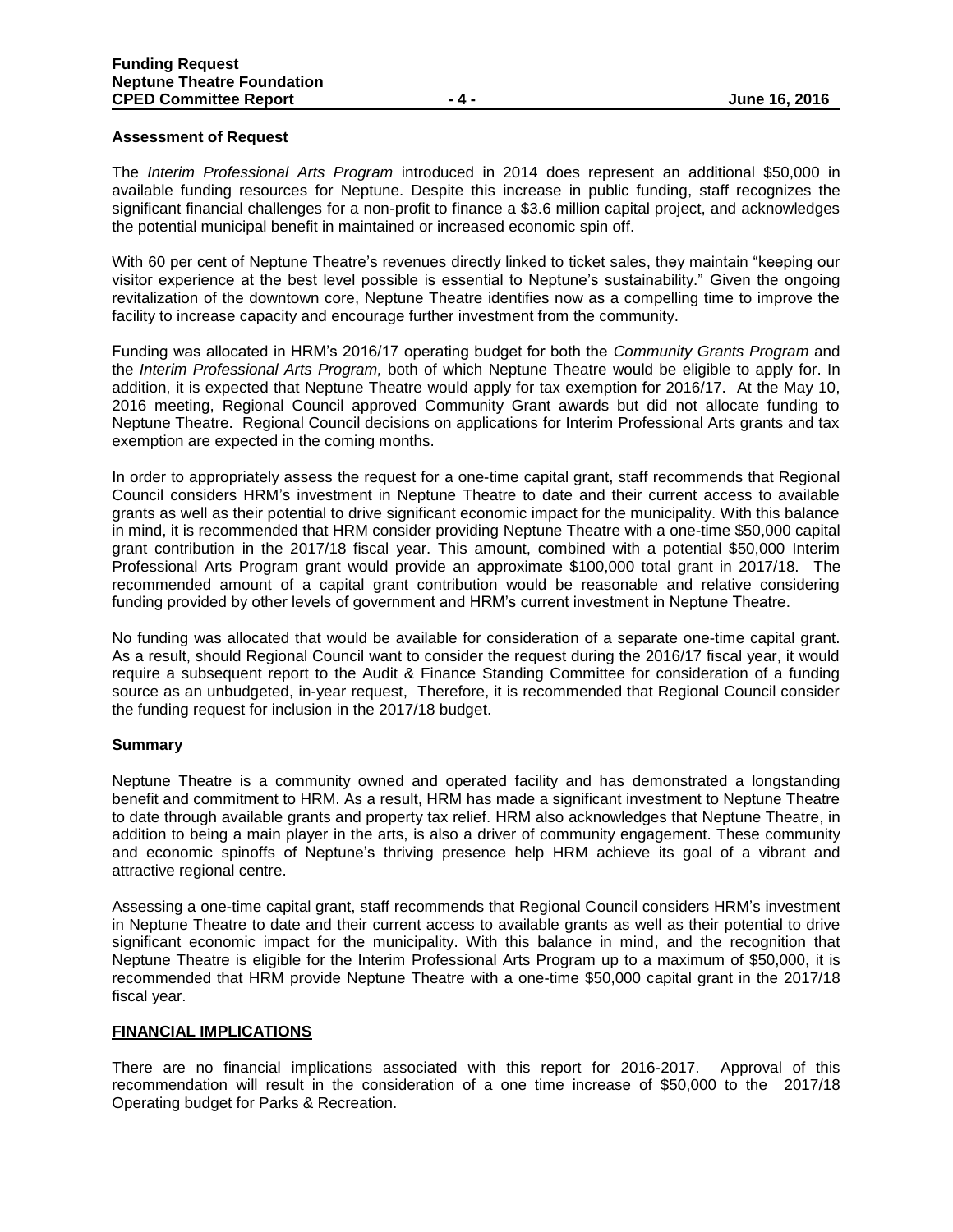### **RISK CONSIDERATIONS**

The overall risk is low from the funding request perspective. Until a comprehensive granting policy is implemented to evaluate funding requests of this scale, there is a risk to HRM that one-time funding decisions for community owned facilities, including but not exclusive to the arts would be inconsistent and inequitable.

#### **COMMUNITY ENGAGEMENT**

The Neptune Theatre Foundation Board of Directors includes members of the community.

#### **ENVIRONMENTAL IMPLICATIONS**

None

#### **ALTERNATIVES**

- Alternative 1: CPED could recommend that Regional Council amend the recommended amount and direct staff to include a one-time capital grant to Neptune Theatre for the revised amount in the 2017/18 budget.
- Alternative 2: CPED could recommend that Regional Council decline Neptune Theatre's request for a one-time capital grant contribution of \$100,000.
- Alternative 3: CPED could recommend that Regional Council approve a capital grant contribution to Neptune Theatre and direct staff to identify a funding source in 2016/17. This would require a supplementary report to Audit & Finance for consideration of a funding source as it would be an unbudgeted, in-year funding request.

### **ATTACHMENTS**

Attachment 1: Letter from Neptune Theatre Foundation

A copy of this report can be obtained online at http://www.halifax.ca/commcoun/index.php then choose the appropriate Community Council and meeting date, or by contacting the Office of the Municipal Clerk at 902.490.4210, or Fax 902.490.4208.

\_\_\_\_\_\_\_\_\_\_\_\_\_\_\_\_\_\_\_\_\_\_\_\_\_\_\_\_\_\_\_\_\_\_\_\_\_\_\_\_\_\_\_\_\_\_\_\_\_\_\_\_\_\_\_\_\_\_\_\_\_\_\_\_\_\_\_\_\_\_\_\_\_\_\_\_\_\_\_\_\_\_\_\_

Report Prepared by: Jenny White, Partnership Coordinator, Program Support Services 902.490.1214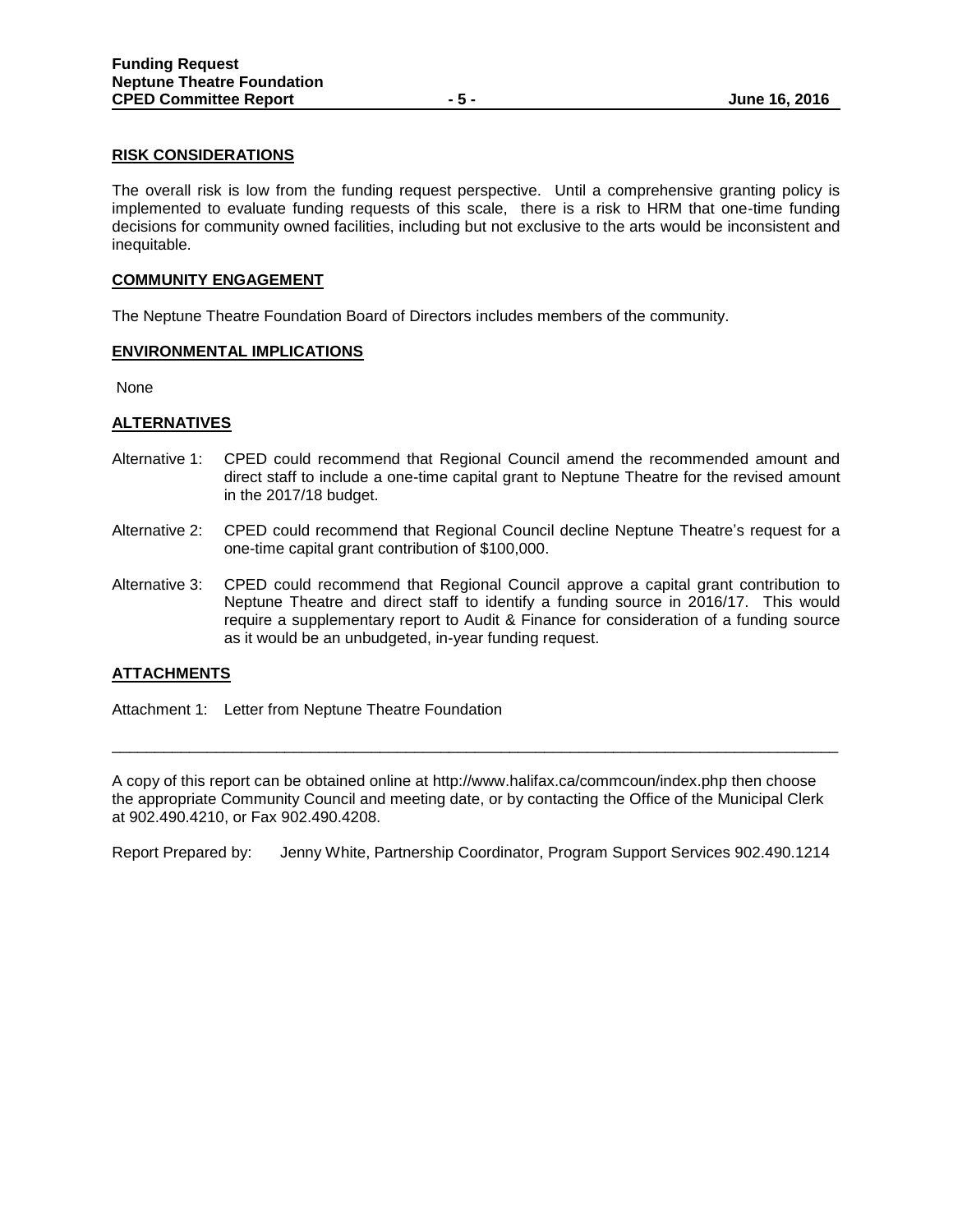January 15<sup>th</sup>, 2016

Mayor Mike Savage and Halifax Council Halifax City Hall, 1841 Argyle Street Halifax, Nova Scotla B3J 3H5

**HALIFAX REGIONAL MUNICIPALITY** jan 1.5 2016 IUT **MUNICIPAL CLERK** 

Dear Mayor Savage and Council Members;

On behalf of the Neptune Theatre Foundation, I am writing to formally request the Halifax Regional Municipality's financial support for a renovation project at Neptune Theatre that is slated to begin in June 2016. Our proposal for financial support was presented to the Community Planning and Economic Development Committee of Council on November 19th, 2015.

This renovation project, which has been in the planning stages since 2011, will allow Neptune Theatre to sustain its facilities and its commitment to providing cultural infrastructure to the region over the next decade. The attached proposal outlines the overall goals of the project with respect to infrastructure improvements, technical upgrades, and our ability to serve the cultural community within the Halifax region.

Hallfax Regional Municipality is a valuable partner in the continued sustainability of Neptune Theatre we hope that Council Members will recognize the value to the region in supporting this \$3.8 million renovation project. At this juncture, we have already secured f \$100,000 in support for the project from Nova Scotia Communities, Culture and Heritage and we are awaiting confirmation of nearly \$1 million in support from our federal partners at Canadian Heritage.

In conjunction with the Neptune Renovation, we are requesting a \$100,000 contribution toward the campaign from the Halifax Regional Municipality. This municipal contribution will assist us in securing support from the federal government and our corporate partners.

Neptune intends to publicly announce the renovation campaign in mid-April 2016, and we sincerely hope that we will be able to acknowledge the municipality's participation in the project at this time.

Thank you in advance for your generous consideration of our proposal. We look forward to your response.

Sincerely,

**Amy Melmock** General Manager **Neptune Theatre Foundation** 

Cc: Acting CAO John Traves, Elizabeth Taylor, HRM Manager, Culture and Events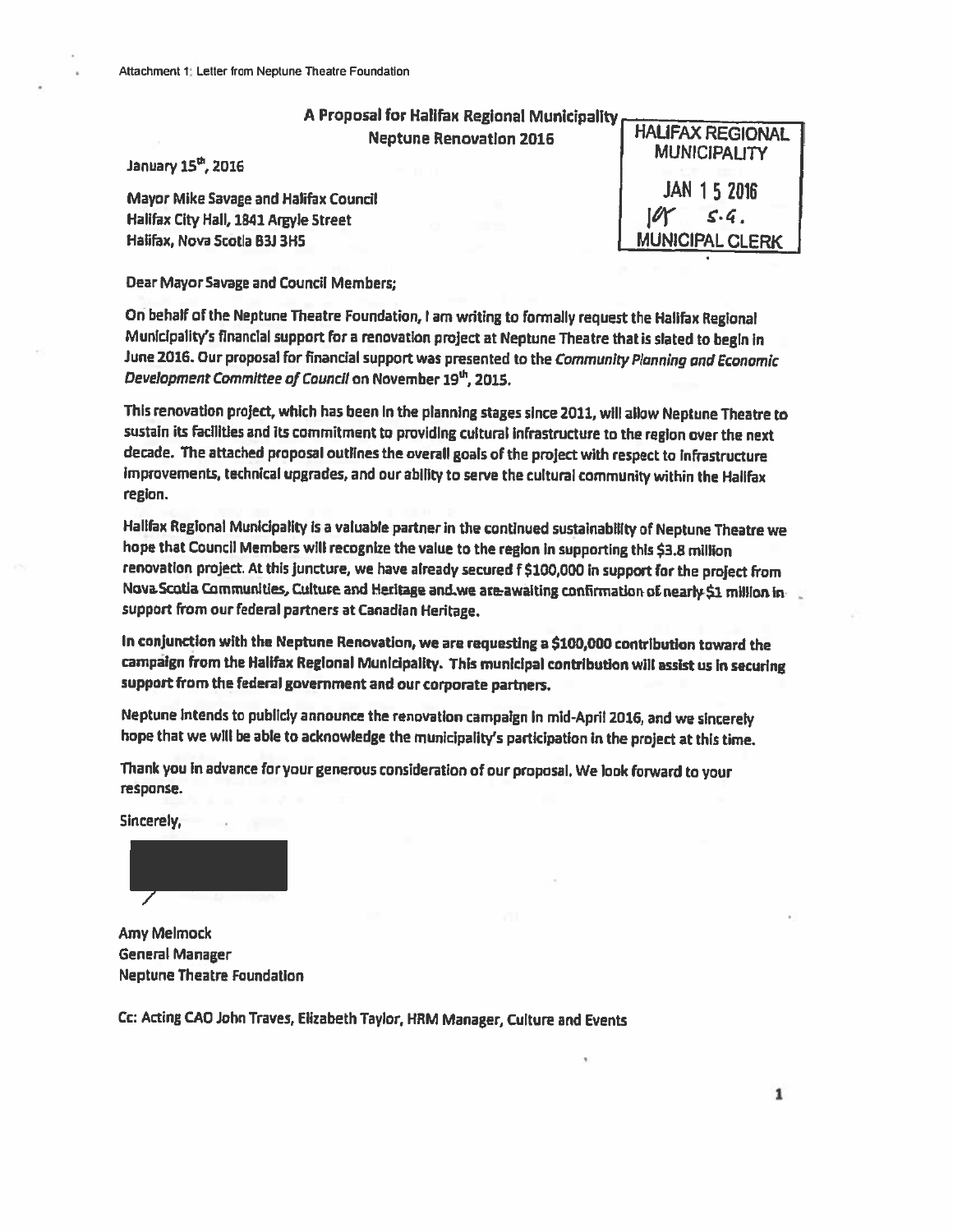## Neptune Theatre's Role within the Halifax Region

Neptune Theatre plays a defining role within the Halifax region as a driver of the creative economy and as a provider of vital cultural infrastructure. An Economic Impact Study commissioned by the Neptune in 2015 showed that for every dollar spent at Neptune, another dollar is spent on local goods and services, resulting in a direct input of \$7.3 million annually on the regional economy.

Neptune's rehearsal, performance, office and meeting room spaces are used by more than 60 regional performing arts and community organizations annually. And in the course of staging our own productions, Neptune hires the equivalent of nearly 400 theatre professionals annually -- from performers to production staff. Of these theatre professionals, an estimated 80 per cent are hired from within Nova Scotia.

Neptune also hires talented artists from the local theatre community to instruct at the Neptune Theatre School. Our summer, spring and fall workshops and year-round theatre intensive programs for young adults encourage a life-long interest in the performing arts while developing the next generation of theatre artists and audiences.

Neptune is a community partner in advancing the cultural and community aspirations of the region. We are active members within the Greater Halifax Arts Coalition, Theatre Nova Scotla and the Professional Alliance of Canadian Theatres (PACT). Our senior managers participate in regional forums surrounding theatre, marketing and the creative economy, as well as lending their expertise to local cultural initiatives in HRM.

## **The Neptune Theatre Complex**

1n 1997, Neptune opened its doors to a new 46,000 square foot theatre facility in the heart of the regional entertainment district. The completion of the \$13 million "New Neptune" complex was the culmination of years of fundraising and advocacy on behalf of Neptune supporters and community leaders.

In the 19 years since the New Neptune was unveiled, more than 1 million people have visited the theatre. The Halifax municipality plays a major role in supporting Neptune's infrastructure by providing us with full tax exemption for the Neptune site. In recent years, the municipality has also provided capital support for roofing improvements and video projection equipment. This support – combined with municipal professional arts operating funding -- has been vital to the continued operation of the Neptune.

As we plan for an upcoming renovation of our facilities, Neptune hopes that Halifax Council will recognize the value in continuing to be a partner in Neptune's future.

ż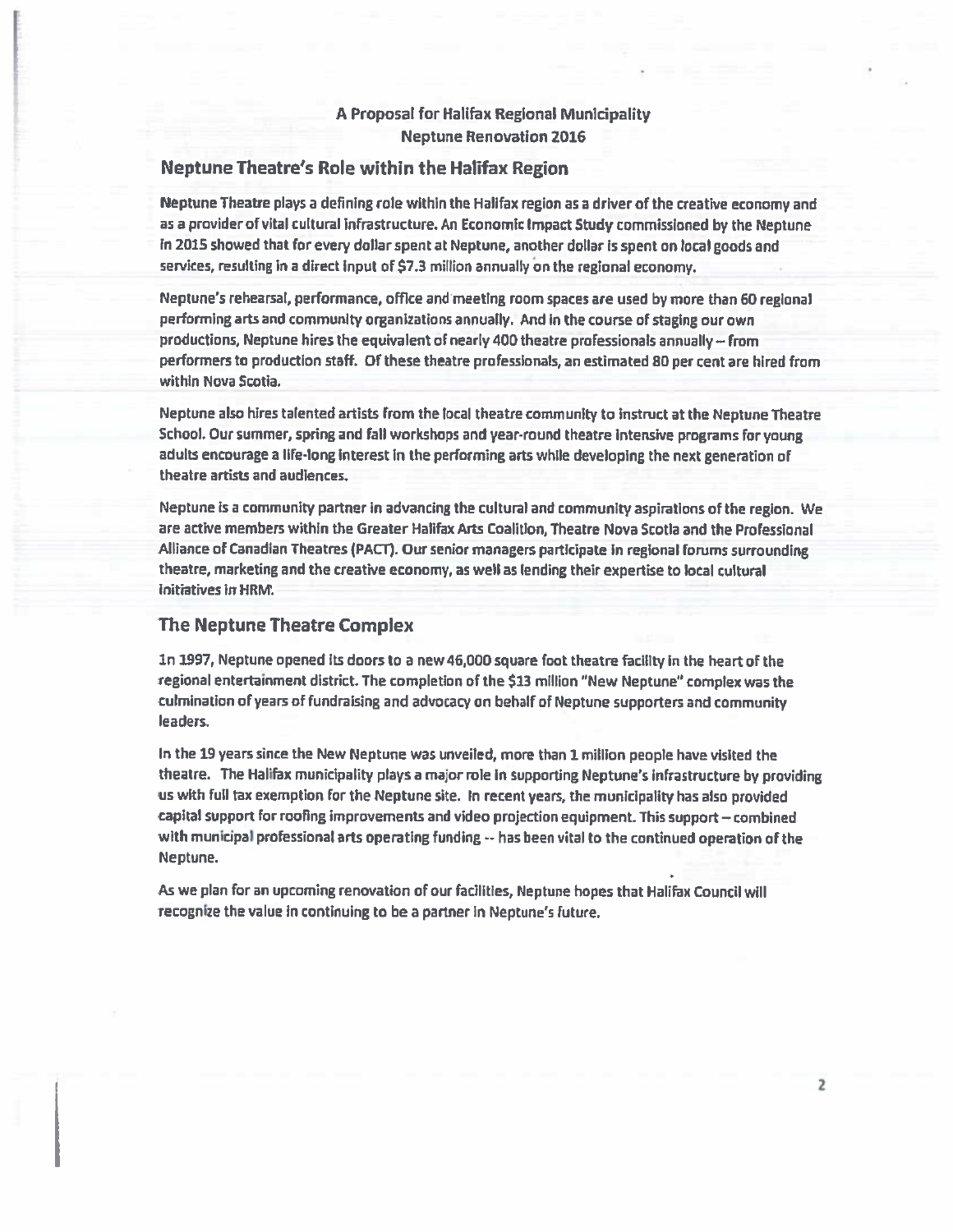## Why a Renovation Project is Being Proposed for 2016

After four years of careful planning, consultation and outreach -- accompanied by a two-year period of preliminary discussions with potential funders -- Neptune hopes to begin moving forward with completing of much-needed renovations to the theatre during the summer of 2016.

Since 1997, Neptune has hosted more than 300 individual productions in the 479-seat Fountain Hall Main Stage and the 200-seat Scotiabank Studio. Our facilities are now in need of technical upgrades and renovations that will increase our capacity to serve the needs of our audiences and the cultural community.

During the stakeholder interview phase of 2015 Economic Impact Study, thousands of Neptune patrons indicated that improvements to our service areas and auditoriums and an expansion of our hospitality areas would cause them to invest more in Neptune during their visits to the theatre.

These indicators, coupled with the pending completion of the Nova Centre and the residential growth that will occur in the Halifax regional core during the next decade, make it a compelling time for Neptune to improve its facilities and increase our capacity for audience development.

The \$3.6 million renovation project proposed for June 2016 includes the following elements:

- Technical upgrades will be made to our Main Stage Fountain Hall Theatre that will provide improvements in lighting and sound, as well as creating a new stage surface and theatre lift below the stage.
- Improvements to our Main Stage and Studio Lobbies will include new paint and carpets and a  $\bullet$ reworking of our hospitality areas to provide enhanced customer service.
- The creation of a new 100-person Reception and Hospitality area adjacent to the Upper Fountain Hall Lobby and above the Neptune Box Office will create a new community gathering space.
- $\bullet$ New seating for Fountain Hall and the Scotiabank Studio Theatre will improve the theatre experience at Neptune.
- New signage and monitors will modernize the marketing of our shows and help provide up to  $\bullet$ the minute information on cultural activities taking place in the community.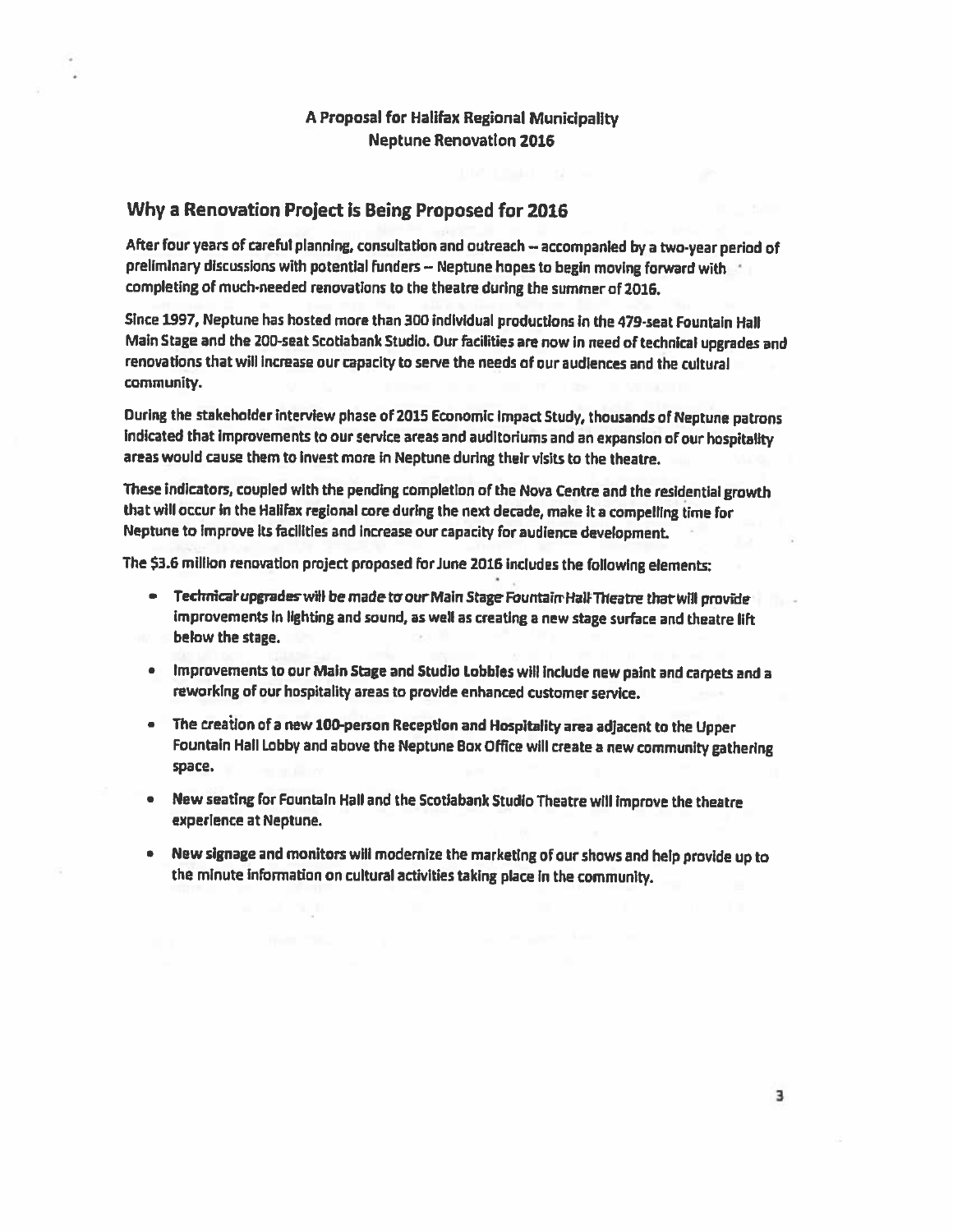## **Planning Stages for the Renovation Project**

Planning for the renovation activities outlined in this proposal began during Neptune's 2010-2011 Season, when board members and senior management staff finalized the organization's 2010-2013 Strategic Plan. This Strategic Plan identified a series of major capital improvements that were needed to move Neptune forward during the coming decade.

During the summer of 2011, Neptune senior managers and board volunteers formed a 50<sup>th</sup> Anniversory Renovation Campaign Committee to begin addressing the major capital projects identified in the strategic plan. Using a series of initial recommendations and from the nationally recognized theatre design firm SBA Architects, the committee compiled a detailed overview of the renovation project specifications and issued a Request for Proposals for perspective construction firms in the region. Based on a competitive cost analysis and a well-articulated renovation work schedule for the proposed renovations, Castone Construction was identified as the preferred contractor for the project.

Fundraising for the project began in 2012, when a fundralsing prospectus for the renovation project and the Neptune's new endowment campaign was created. This activity identified major donors with an interest in supporting the endowment campaigns and recommended that Neptune's key patrons and corporate supporters be approached to support the renovation project. Public sector support for the renovation project was envisioned through contributions from the federal Cultural Spaces Program, the Nova Scotia Department of Communities, Culture and Heritage and the Halifax Regional Municipality.

#### **Anticipated Sources of Funding**

In March 2015, Neptune Theatre secured a \$500,000 donation toward the overall renovation campaign from a major patron contribution. In May 2015, Neptune completed an application to the Canadian Heritage Cultural Spaces program for \$900,000. Our proposal has met with a favorable response and we anticipate that federal funding will be announced in the coming weeks. The Nova Scotia Department of Communities, Culture, and Heritage has confirmed a \$100,000 contribution to the campaign. All told, these federal and provincial requests total nearly \$1.1 million.

Neptune has also been working with major corporate sponsors to secure multi-year contributions towards funding the overall campaign. Scotiabank has confirmed that it will contribute to the project by continuing its naming rights agreement for the Scotiabank Studio Theatre. Other corporate support has been secured for hospitality components of the project.

This April, Neptune will launch a community-based Seat Sale campaign to promote the 200 or more unnamed seats within Fountain Hall and the 200 seats within the Scotiabank Studio Theatre. Smaller individual donations to the campaign will also be welcomed through a multi-media campaign.

In conjunction with the Neptune Renovation, we are requesting a \$100,000 contribution toward the campaign from the Halifax Regional Municipality. This municipal contribution will assist us in securing contributions from the federal government and our corporate partners.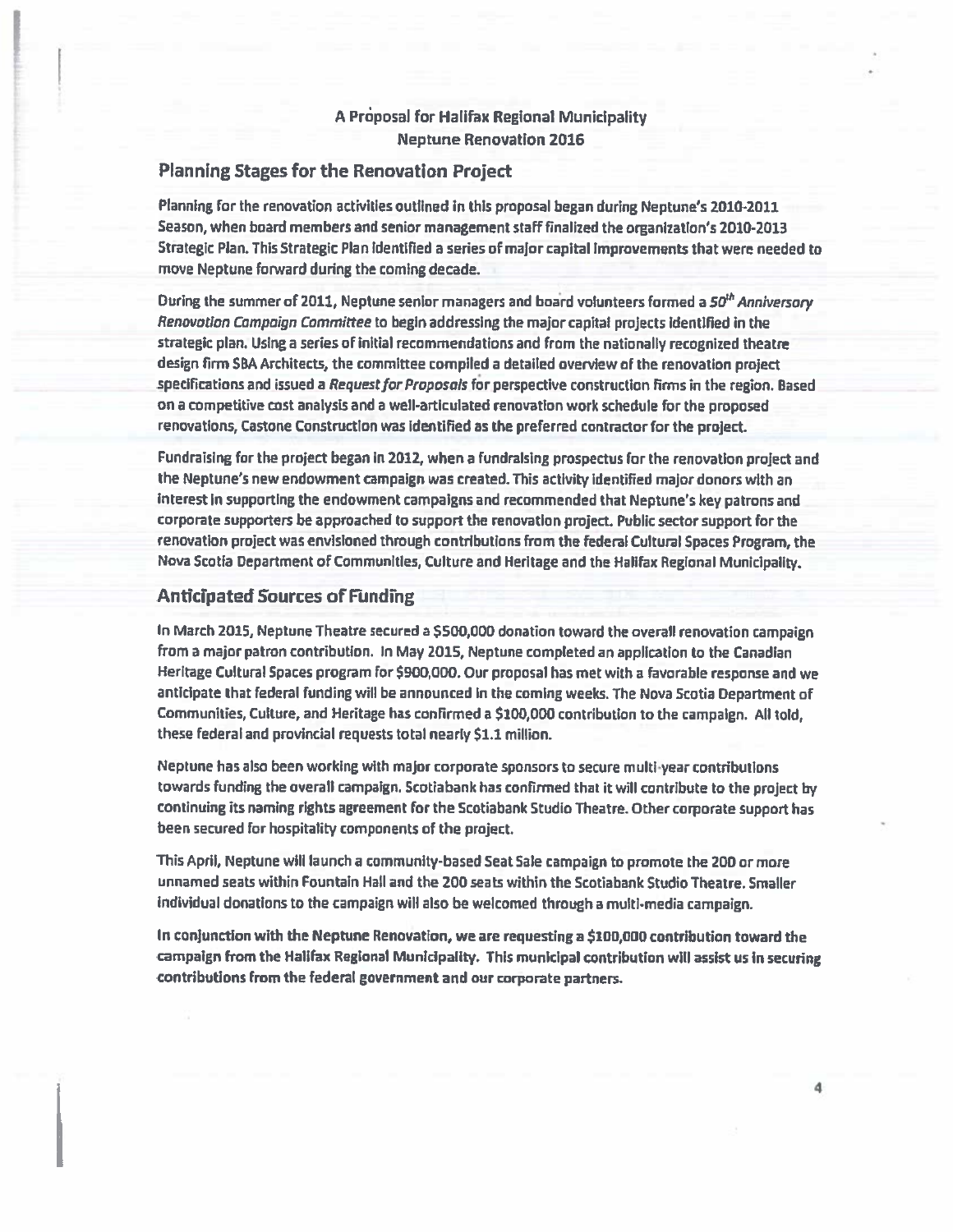## **Neptune's Audience Base and Community Supporters**

On an annual basis, an average of 75,000 people attend the Main Stage and Studio Theatre productions staged at Neptune's downtown Halifax facilities. Our audience consists of a broad cross-section of theatre patrons from throughout the Halifax Regional Municipality and the surrounding region. Through the generous support of our corporate partners, Neptune's Pay-What-You-Can program and our new Sharing the Stage Program provide subsidized and free theatre access to an estimated 4,000 people each year.

Neptune has a base of approximately 7,000 subscribers - many of whom have been attending the theatre since its inception in 1963. Our subscription base also includes a growing percentage of postsecondary students, thanks to an increased effort in recent seasons to market to this important Halifax demographic. The theatre also has strong ties with the military community in the region, and with educators in the region. We receive support from more than 500 community donors annually, along with the patronage of more than 70 regional and national corporate supporters.

Neptune's Annual School Tour provides outreach to 25,000 students throughout the province during April and May. The tour provides many elementary students with their first exposure to live professional theatre, and gives local actors, playwrights, and directors the chance to explore youth-orientated social issues with high school students using the powerful medium of theatre. In recent years, Neptune has presented contemporary plays written by Atlantic Canadians on subjects ranging from bullying to racism, to the effect of social media on teenage self-esteem. Our 2016 theatre school tour is being coproduced with the Hallfax theatre group Misery Loves Theatre Company - and it explores Nova Scotia's role in the First World War through the eyes of one Nova Scotia family.

## Summary

- With the support of the corporate sector, our government partners and the community, we hope to begin the renovation project in the summer of 2016.
- Once completed, the renovation will add to our technical capacity in Fountain Hall and create new visitor amenities - like larger, more comfortable seating and a new reception and hospitality area. It will also support the ongoing use of Neptune's facilities by the local community.
- The renovation project is linked to the revitalization of the downtown regional core and supports Neptune's efforts to remain a strong contributor to the regional economy.
- . Because 60 per cent of our revenue base is linked to ticket sales, keeping our visitor experience at the best level possible is essential to Neptune's sustainability.

s